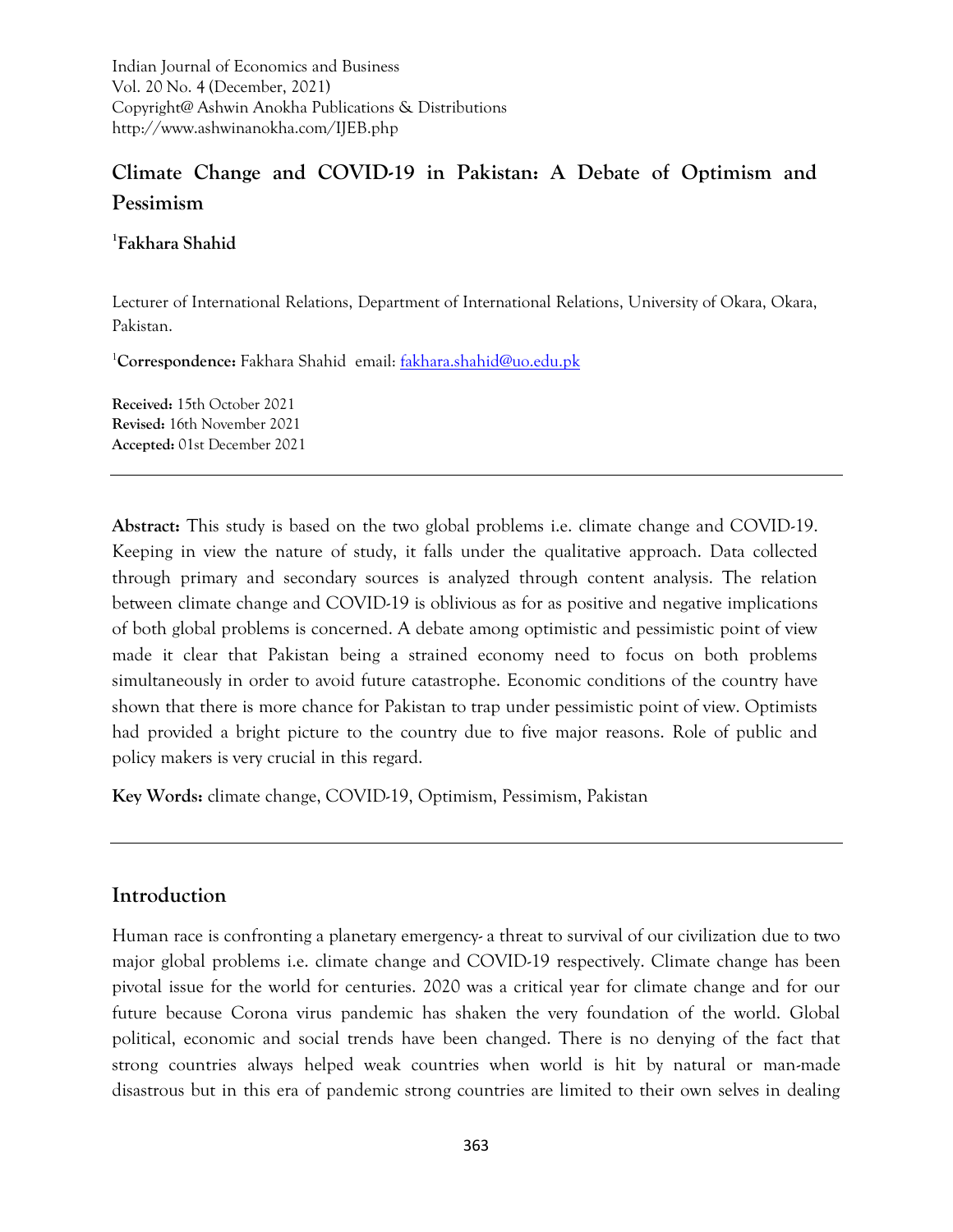with COVID-19 (Soherwordi, 2020). Unfortunately, the pandemic has combined the triple jeopardy, the rapid loss of human lives, the economic recession and halt in combating climate change.

2020 remained a critical year in international climate action. COVID-19 tragically impacted the human lives, while climate change is impacting the ecological system where human beings are living (Sheikh, 2020). While managing the COVID-19, Pakistan's approach was focused on health and livelihood and climate change was put aside. Though it was impressive efforts by Pakistan but same efforts can be applied while tackling the climate change because according to the Germanwatch Pakistan is expected to be the fifth most affected country by climate change (Ahmed, 2020). There are two strong perspectives about climate change i.e. pessimistic and optimistic. The first perspective emphasizes on the irreversible damage caused by climate change. This perspective is realistic in nature. While on the other hand, the optimistic perspective gives an array of hope that emerging impacts of climate change are also revealing creative responses and collaborative efforts by international community (Angélica V. Ospina, 2017). The purpose of this research is to apply these two major perspectives to explain the link of climate change and COVID-19 and its implications for Pakistan.

#### **Literature Review**

Literature has explored a linkage between climate change and COVID-19. COVID-19 emergency has similarities with the climate change as both involve market failure, international cooperation, political leadership, questions of system resilience, externalities, public participation, and awareness along with the government involvement in the policy making. The only visible difference between the two catastrophes is that climate change is just in slow motion and much graver than COVID-19(Hepburn et al., 2020).

Most of economic analysis of the COVID-19 pandemic focuses on its immediate impacts on the national health and on social, economic situation of a country. As it is clear from literature that climate immediately impacts the national health by posing socioeconomic and political challenges. In addition to this aspect only few researchers have come to place COVID-19 problem next to the climate change. As a significant reduction has been noticed in environmental pollution since the outbreak of COVID-19 and this has lead researcher to ask either this link is a correlation or more than correlation (Fuentes et al., 2020).

The link of climate change and COVID-19 has been analyzed in current researches. Some of these researches have questions the role of climate change as a probable of transition of COVID-19 virus from animal to humans, there is also no denying of the fact that rising temperature has always accelerated the favorable conditions for the air, water and vector borne diseases. Similarly, as some factors reduce the environmental risks are likely to help in mitigating the pandemic (Wyns, 2020).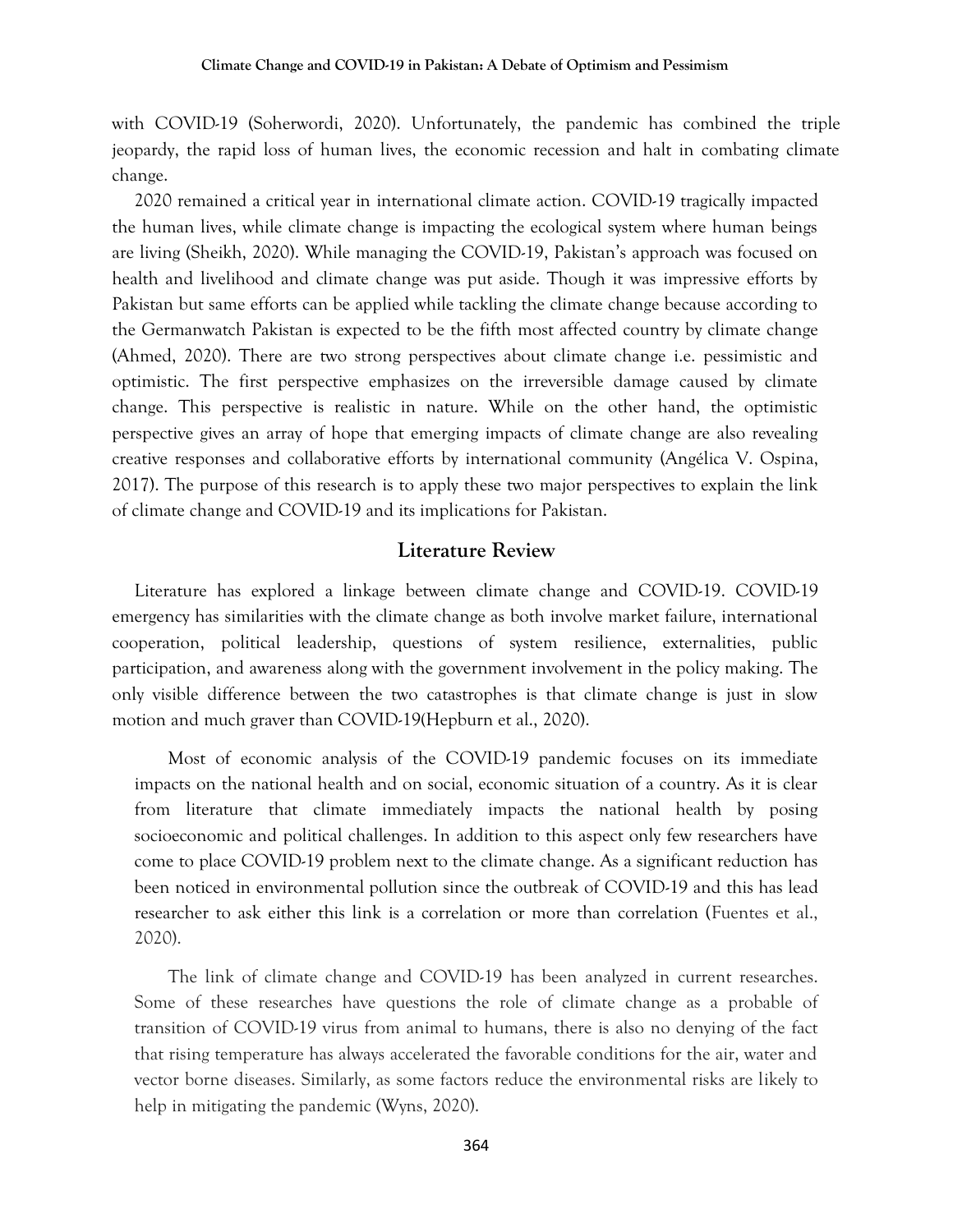#### **Fakhara Shahid**

It has become clear from literature that human being should nurture harmonious relations with the nature rather than building adversarial relations. COVID-19 has highlighted the need of these harmonious relations. Pakistan green program agenda is already working to build harmonious relationships with the nature to tackle the two global problems i.e. climate change and COVID-19 (Khan, 2021) .

## **Objectives of the study**

- To analyze the climate change in Pakistan during and after the COVID-19 in the light of two major perspectives i.e. pessimistic and optimistic.
- To analyze the relation between COVID-19 and climate change.
- To enhance the understanding of the issue and to engage with the uncertainties surrounding the general understanding of the climate change and COVID-19.

### **Research Questions**

- What is the link between the climate change and COVID-19?
- Which perspective i.e. pessimistic or optimistic can explain the climate change in Pakistan during and after the COVID-19?
- What is the situation of climate change in Pakistan during the COVID-19?

### **Significance**

COVID-19 and the climate change are burning issues in contemporary era. It is dire need of the time to provide critical understanding of both global problems and their connection with each other. International world has come across with the global pandemic very suddenly so it is very essential to have maximum research in this area which can help public in general and policy makers in particular to save the world from tale of two global problems. This pandemic is impacting many sustainable development goals SDG in one another way which will lead world toward a long lasting social, economic, and political disaster.Hence, there is no denying of the fact that it is the dire need of the time to conduct extensive research work on the issue for planning and organizing tools and techniques along with strategies to cope with the further catastrophes.

### **Methodology**

This study will be based on exploratory research and qualitative approach. Qualitative research is inductive in nature, and the researcher generally explores the meanings and insights in a given situation.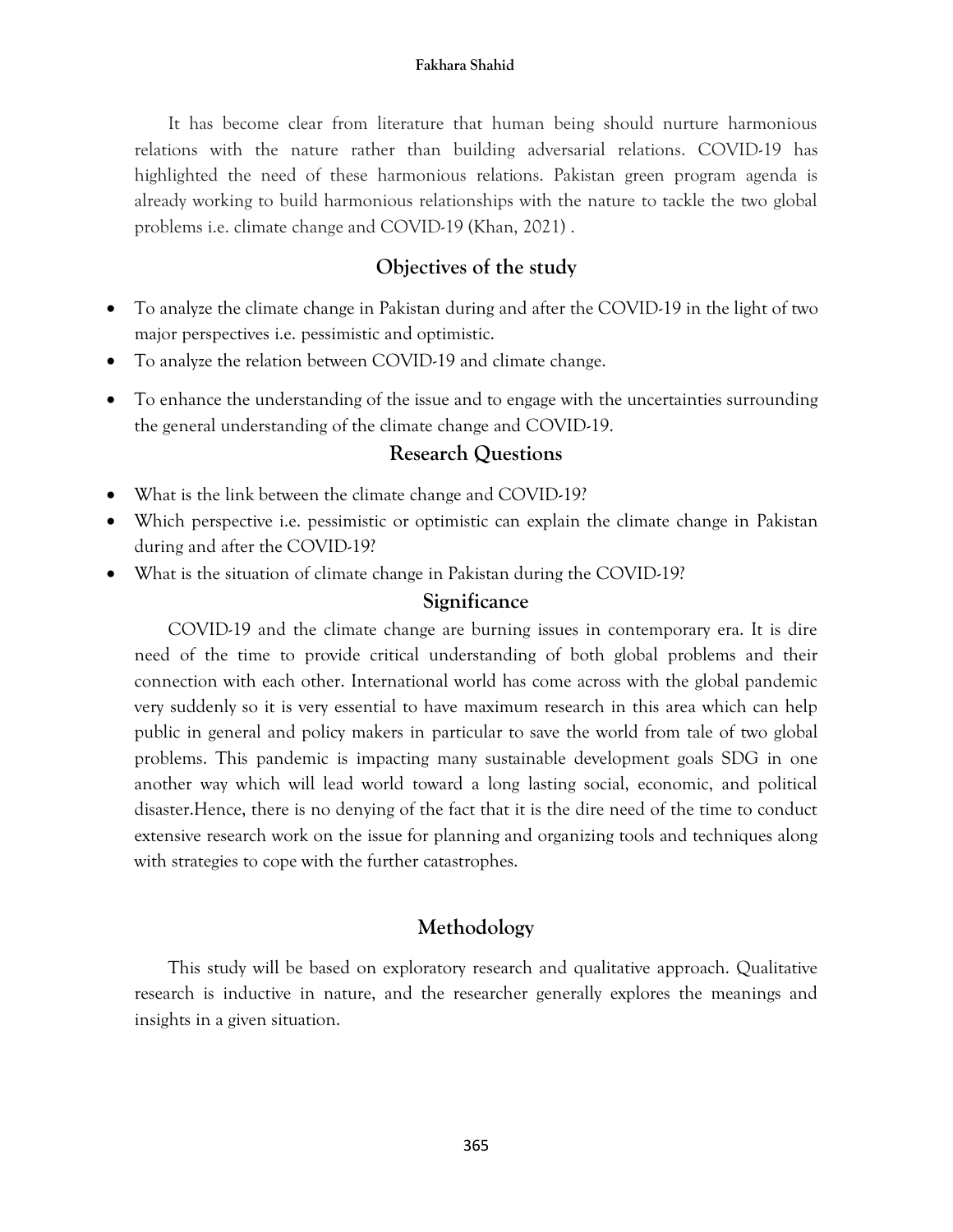#### **Data collection**

Primary and Secondary sources will be used for data collection.Secondary data will be collected through publications, books, historical documents. Primary data will be collected through semi structured, open ended, and in depth interviews of following personalities:

**ShazaibSaeed:** District and Session Judge, chairperson Punjab Environmental Tribunal, Lahore.

**Nisar Ahmed Sani:** Director Operations Provincial Disaster Management Authority (PDMA), Government of the Punjab. Project Coordinator World Bank Assisted - Disaster and Climate Resiliance Improvement Project (DCRIP) and Asian Development Bank Assisted- Flood Emergency Reconstruction and Resilience Project (FERRP)

**Malik WaseemAwam:** District Disaster Management Coordinator, PDMA Punjab

### **Data Analysis**

Hsieh;s and Shannon (2005) model of qualitative content analysis is applied to analyze this research. In this model text is read thoroughly again and again in order to gain main ideas and concepts of the text which are coded into different categories for analysis. In this method bigger and larger data is converted into summarized form (Hsieh & Shannon, 2005:1279).

#### **Link between Climate Change and Covid-19**

Possibility of a connection between Covid-19 and climate change has garnered significant interest for researchers and they are trying to connect dots between the two. There is no compelling evidence that climate change is accelerating the spread of Covid-19 but in the past it has been seen that numerous diseases spread when human being has disturbed the natural world. After the spread of the pandemic, nature has sent an important message to change world outlook and practices regarding another global issue i.e. climate change. Covid-19 is screaming to the world that our health and our planet's health are correlated. Some human activities which helped in accelerating the climate change are also helping in evolution of various diseases that did not exist before.

Many diseases like HIV, AIDS and Ebola have spread from wild life to humans. In the case of COVID-19 it is suspected that virus was transmitted to humans at wet market in the city of Wuhan, where wild life was being sold. Covid-19 has hit the earth severely and it has given us an opportunity to probe into the factors which are root causes of climate change and resulted in spread of pandemics. The HERA (Human and environment risk assessment) tried to find climatic consequences of Covid-19. It was found in the study that rapid spread of Covid-19 could be partly contributed to urbanization, deforestation, animal trading and global travel. Urbanization leads to overcrowding, air and noise pollution, deforestation and industrialization. With urbanization there comes a greater need of food and energy. Forests are destroyed to create more land for growing population. Less trees means less oxygen which decreases the rain and increaseslevel of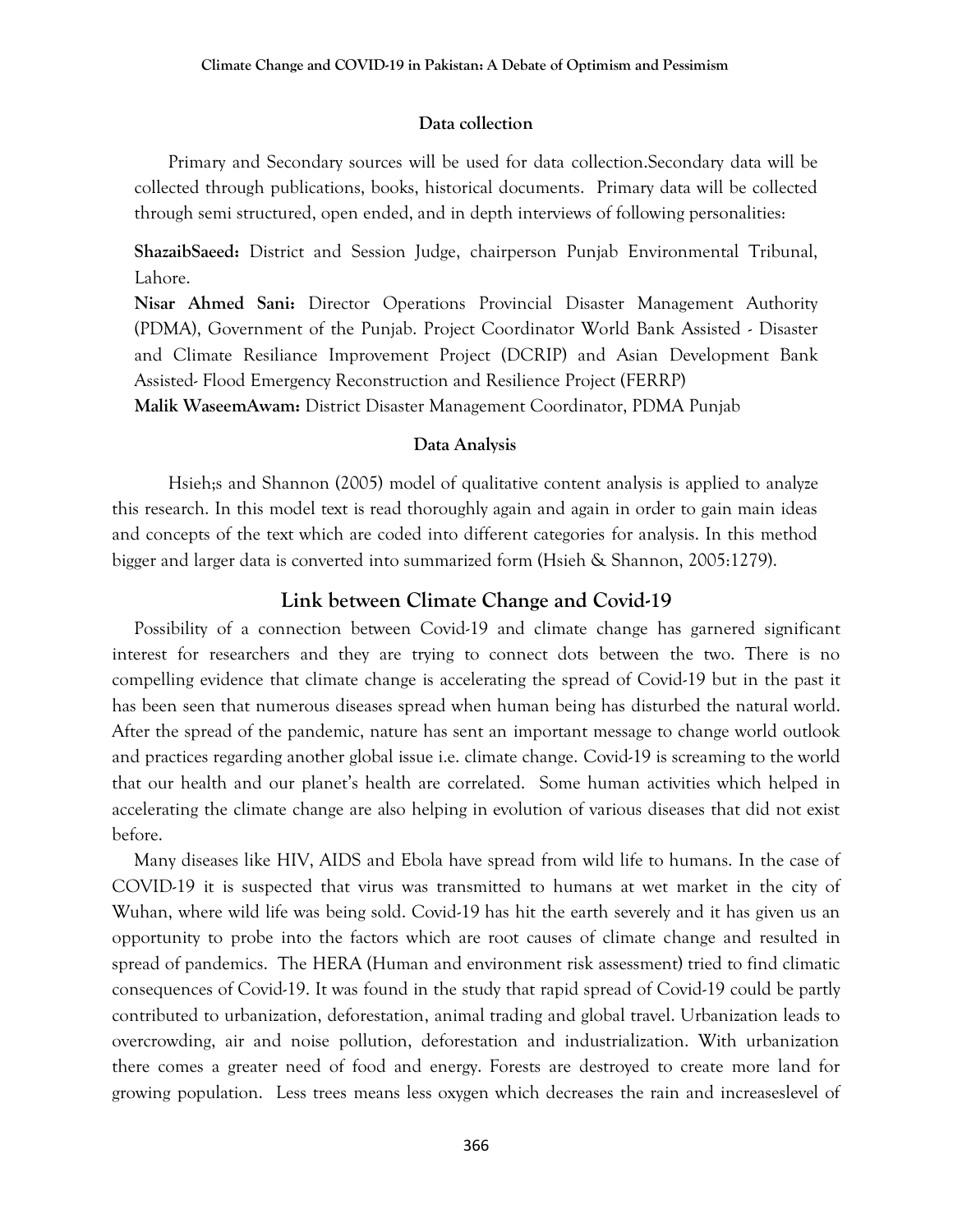#### **Fakhara Shahid**

carbon dioxide. These circumstances lead towards global warming and rising temperature makes animals to change their habitats. When these animals come into contact with humans, more infectious diseases like Covid-19 breakout. To meet the ever increasing needs of food, humans have created large scale farms. A socialist biologist Rob Wallace writes in his book these livestock farms are a source of infections from animals to people. Ebola and other viruses such as MERS were triggered by animals who were disturbed from their natural habitats (Barouki, et al., 2021).

Various social, economic and cultural factors are determinants of people's exposure to climate induced disasters and pandemics such as Covid-19. Many people livelihoods are dependent on agricultural or natural resources. Due to climate change when crop failure happens, it leads to unemployment. Safety measures like staying home and lockdowns also increase rate of unemployment (Asante & Mills, 2020).Covid-19 and climate change have common social and psychological impacts. Regarding climate changeit isnoted that climate related disasters like hurricanes and droughts can increase aggression and farmer suicides. Similarly covid-19 has increased stress, anxiety and post-traumatic stress disorder symptoms among people. Another shared impact of Covid19 and climate change is child labor. When agriculture is affected by severe climate disasters, poor families force their children to find another source of livelihood. Similarly during covid19, school closures also forced children to find temporary work in order to support their families (Bhadwal et al., 2019).

Urban areas have higher population densities and so suffer higher level of air pollution. During Covid-19, it has been observed that people who are exposed to air pollution are affected adversely by Covid-19 than people living in rural areas having fresh air. Air pollution is mainly responsible for pneumonia and other respiratory infections. Covid-19 mostly took lives of those people who were already suffering from different respiratory diseases resulting from air pollution. As influenza virus shows some changes with seasons, it is yet unknown if Covid19 has any seasonal influence. Researchers are also considering if high temperature kills viruses or not. Some studies verified that climate change may not affect or correlate with the change in widespread Covid-19. Now it is clear that warm weather could not put an end to spread of Covid-19 (Altamimi & Ahmad, 2020).

Despite all the gloom, Covid-19 has generated some positive consequences. This is very unfortunate that now after so many deaths world is able to appreciate the importance of clean environment. Covid-19 has improved the quality of air which we breathe. Nitrogen dioxide  $(NO<sub>2</sub>)$ is emitted from burning of gasoline, coal power plants, diesel etc. and is responsible for causing lung cancer. Due to lockdown of transportation and industrial power plants,  $NO<sub>2</sub>$  emission rates have fallen significantly. Emission of Carbon dioxide  $(CO<sub>2</sub>)$  from fossil fuels decreased globally by 7% in 2020, World's major emitters have reported a fall in the emission of  $CO<sub>2</sub>$  including 11% percent in European union, 17% in China, 12% in USA and 9% in India (World Economic Forum 2020). Distance learning, virtual conferences have reduced the demand of transport which resulted in reduced greenhouse emissions. Decline in food production and inflation in food prices has reduced food waste in many countries which will surely reduce ecological footprint (kumar et al., 20202).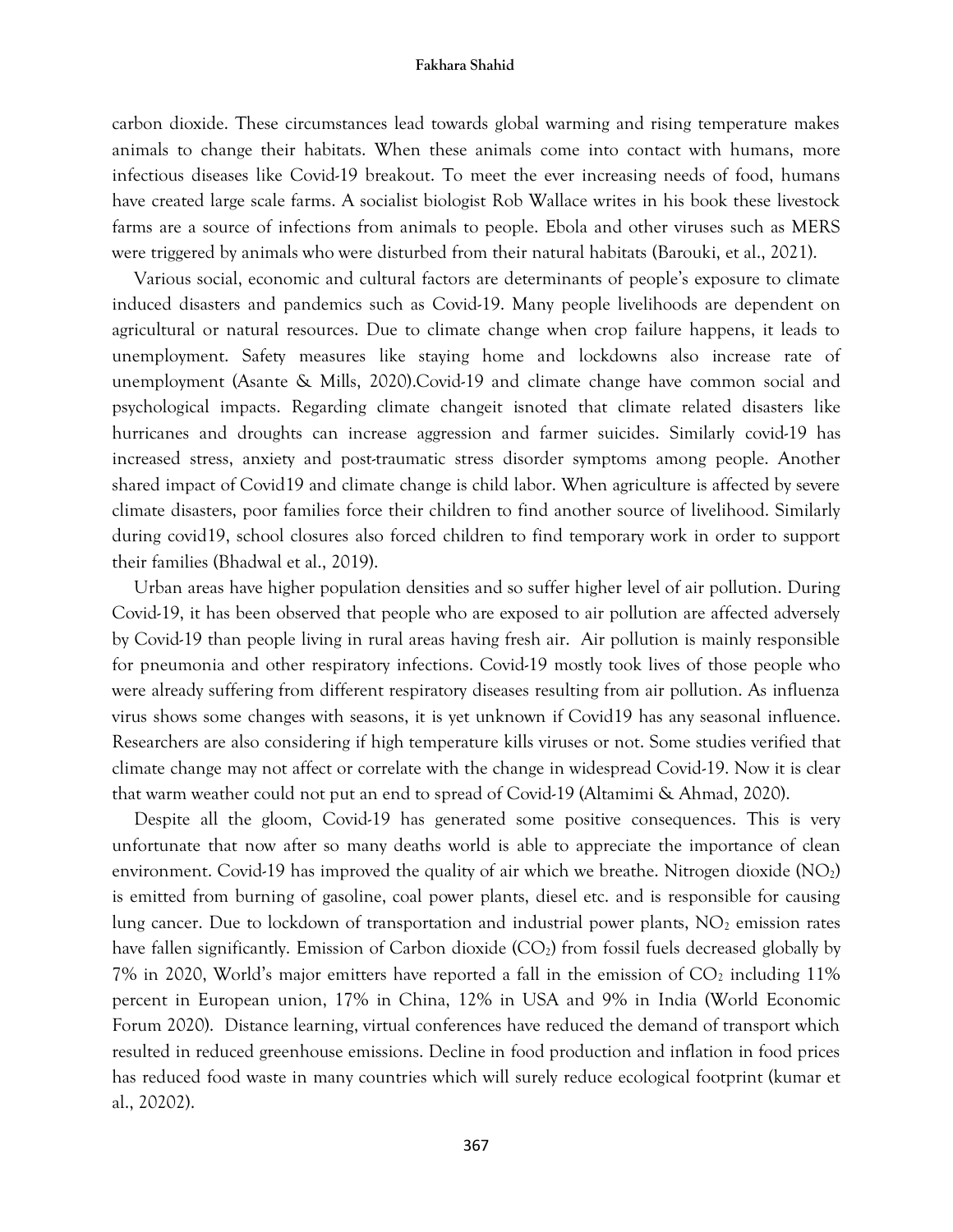Both Covid-19 and climate change are deadly for humans. Important measures have been taken at national and international level to contain virus. Unfortunately world did not pay attention to climate change. As there are no daily death news due to climate change, so governments of the world and humans did not think that it was crucial. (Kolinjivadi, 2020)

#### **Climate Change in Pakistan during Covid-19**

Pakistan is one of those countries which are severely affected by climate change. According to the UN reports, Pakistan is the sixth most vulnerable country to climate change. Disasters caused by climate change include drought, rainfalls, heat waves, floods, hurricanes, extreme weather, melting of glaciers etc. These climatic changes put wild life and human survival into a sever threat. Pakistan was fighting against climate change impacts already and then abruptly across the issue of global health crisis which is now named as COVID -19. (Damani, 2020)

First case of COVID-19 appeared in December 2019. Covid-19 has turned the whole world into a gloomy picture. It is said that it spread from Wuhan, a city in China. This virus spread like a wild fire all over the globe. Seeing the worst scenario World Health Organization guided the nations to go for lockdown option. This was the largest home quarantine across the globe in the human history. Many activities have been halted. COVID-19 has resulted in millions of deaths and increased rates of unemployment. Several economic problems have come to the surface of earth. Pakistan, which is a developing country, has faced a lot of difficulties in handling covid-19 due to the lack of sources. National lockdown started on 24th march 2020 in Pakistan (Dahiya & Butt, 2020). Amid all these sad news, there is good news that at least COVID-19 smart lockdowns have made human being able to think to change their routine, practices and perspectives regarding clean and clear environment. To some extent it has been found that covid-19 has a positive effect on pollution and environment in Pakistan. With the advancement of latest technologies it has become easy for researchers to find and analyze pollution levels in different regions across the country. Air pollution is mostly related to transportation, energy production and industrial activities. Due to the lockdown less human activities have been seen in various areas of the Pakistan. This has caused a great positive effect on Pakistan's environment (Basray et al., 2021).

Dangerous gases like methane, carbon dioxide CO2 and nitrous oxides cause severe affects to humans and put us in constant danger of different health problems. PM2.5, an air pollutant, is produced due to the burning of natural gas coal, heavy power plants, and industrial production. Air pollutants, for example, Nitrates and Sulphrates are mostly produced in urban and industrial cities of Pakistan. Rural areas are also not safe. People burn coal and wood in rural areas, they burn agricultural residues after harvest, resulting in smoke which contains hazardous pollutants. It is found that PM2.5, which is an air pollutant, has been produced in fewer amounts after breakout of covid-19 .This is all made possible due to careful lockdown measures. So it has become clear that lockdown measures by Government have a positive effect on air Quality in urban and industrial parts of a country (khan et al., 2020).

NO2 is another dangerous pollutant. It is a key contributor to PM2.5 formation. It is responsible for asthma cases and premature deaths. Being a highly populated area, Punjab is rich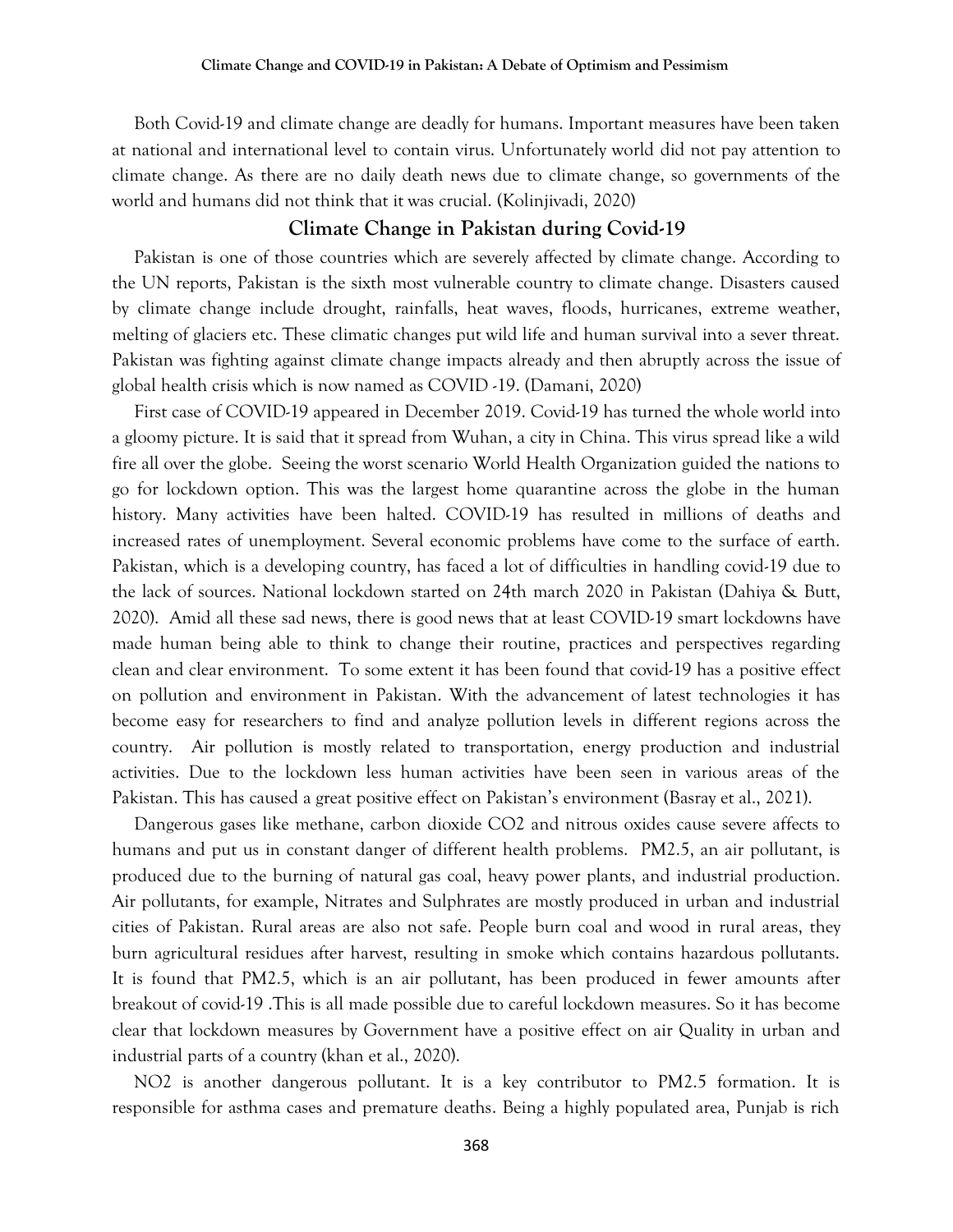#### **Fakhara Shahid**

in NO2. Urbanization, industrialization, heavy traffic becomes the cause of NO2. Areas polluted with NO2 and PM2.5 increase the chances of infection and mortality from Covid-19. However, Nitrogen Dioxide NO2 reduction level has been seen 35%in Karachi, 56%in Islamabad and Rawalpindi, 49% in Lahore, 20% in Multan and 45% in Peshawar.Thisis happened due to the closure of transportation because People were restrained to go to parks, businesses, shopping centers and at other crowded places, and vehicular mobility was also decreased (Sharma et al., 2020).

A significant reduction in ozone concentration has been seen during lockdown due to fewer use of public transportation and reduced commercial industrial activities (Sayed et al., 2021). Temperature is also considered as a key factor for concentrations of air pollutants across Pakistan. It has been found that in Karachi for every unit increase in humidity, there has been a daily increase in Corona. In Gilgit, Baltistan for every unit increase in temperature, a prominent increase in death cases has been found due to corona but in some areas there has been seen a decrease in death cases even in high temperature Areas. So some researches are saying that covid-19 is not directly dependent on heat and temperature.

Fred Pearce, in his Article "After the corona virus, Two Sharply Divergent Paths on Climate"discusses the future after post corona virus (Pearce 2020) . Both pessimistic and optimistic views have come to the surface after seeing positive and negative effects of COVID -19. Some people and thinkers say that once the covid-19 is over it would be definitely easy for environmentalists to make necessary measures to handle the climatic changes because much improvement has been observed in environment due to lockdown strategy. Bill Gates also supported this view and has said that now it is easy for the world to think and act seriously for climate change which is hanging over the world like a constant threat.

 On the other hand some thinkers say that measures and strategies used during covid-19 are not enough to fight against climate change and people will go back to same routine and such activities which will contribute in producing more dangerous gases. Pakistani economy got a severe setback in economy due to Covid-19. There are chances that priority in post corona world would be given to economy than climate change in Pakistan. However Imran khan reassured in UN climateaction summit 2019 that Pakistan is trying its best to reduce emission of greenhouse gases. (Pakistan economic survey, 2021)

In short it has been observed that air quality and environment , particularly , levels of an air pollutant PM2.5 have improved across Pakistan as a result of smart lockdowns major changes observed in concentration of air pollutants,for instance , PM2.5 levels at Quetta, 47% ; Lahore, 61% ; Peshawar 58% ; Karachi , 48% ; and Islamabad ,27% (Khan, 2021). We cannot rely only on measures taken during covid-19 in order to fight with climate change but covid-19 has raised a hope in us and made us realize that we can do a lot if every individual feels its responsibility and policy makers and our government sit together and think for long term achievable sustainable goals. We can only hope for the best in post corona world.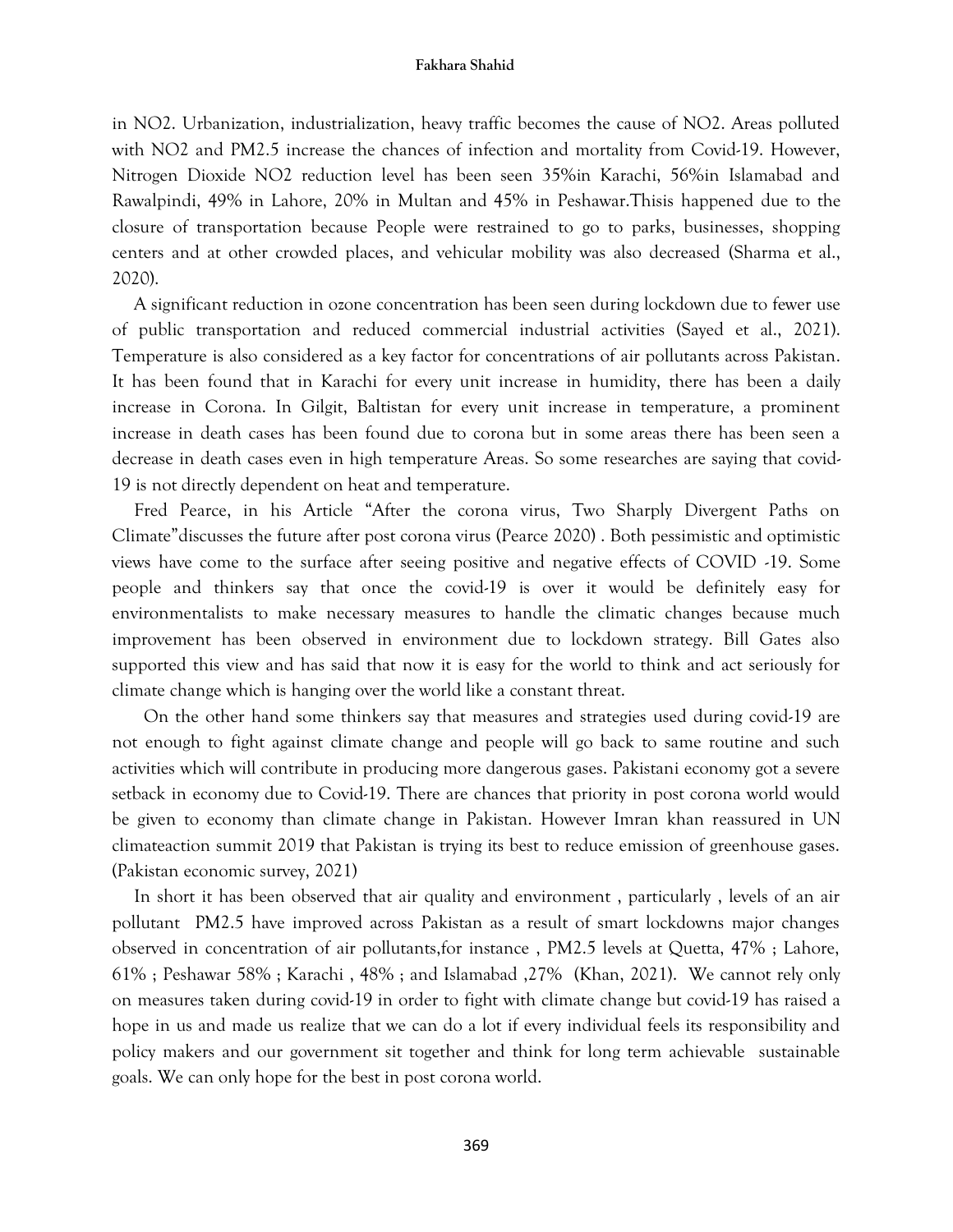#### **Optimistic and pessimistic debate on climate change during COVID-19**

The radicle outbreak of the COVID-19 made predictions about the climate change harder than any time. This pandemic has created a lot of uncertainties regarding the future environment of the planet earth. It has raised many urgent questions about the politics, economy, society, and of the environment or climate of the world. World scholars, researcher has been divided into two major extremes that is optimism and pessimism.

#### **View Point – Optimistic One**

Proponents of this school of thoughts presented a very bright and hopeful picture of the world after COVID-19. They considered that as due to the lockdown and closure of the transport the environment has already witnessed a positive recovery in it, so it will be easy for policy makers to tackle environmental problems after the COVID-19. Bill Gate also shared the same opinion as he thinks that after the pandemic world will be ready to share the responsibilities of the climate change. Glen Peters "Research Director, Center for International Climate and Environment Research – Oslo" also said that the close connection between the climate change and pandemic cannot be ignored. He further elaborated that due the shutdown of the world caused by COVID-19 environmentalists has witnessed surprising reduction in CO2 emission. This level of reduction in CO2 emission was not observed even during the extreme economic crisis of the world in 2008(Peters, 2020). Sudden transformations in life style due to the pandemic have reduced the level of pollution, CO2 emission, and have forced the world to work in collaborations. These positive landmarks, according to optimistic researchers, will pay a way for the policy makers to understand the need of such actions and proactive policies in order to cope with future hazards (Khan, 2019). In this regards experts has also elaborated the role of society in the managements of world crisis. It has highlighted the role of government and public towards the sustainable political, economic, national, and international goals. Faith Birol an international energy agency in Paris stated that this pandemic has given the opportunity to the world to shift towards the green and renewable energy resources in order to save world from the future crisis of the climate change (Saeed, S. 2020). In an interview with Malik Waseem Awan it is further revealed that visible impacts of the pandemic on human beings are very direct. Human beings are impacted by the pandemic as well as with the climate change. But due to this pandemic the global emission has been reduced to the level which was not achieved even by 25 year world climate negotiation. NASA monitoring system further revealed that an ironic reduction of nitrous oxide pollutants emitted from fossil fuels has been recorded (Awan, M.W. 2020).Zurich's Climate Change Scorecard highlighted some positive news about the climate change after and during the pandemic. This scorecard has favored the optimistic point of view due to five reasons:

1. Despite the understandable fear among the ecologist that economic slump due to the pandemic will forward the issue of climate change to the political edge, there are some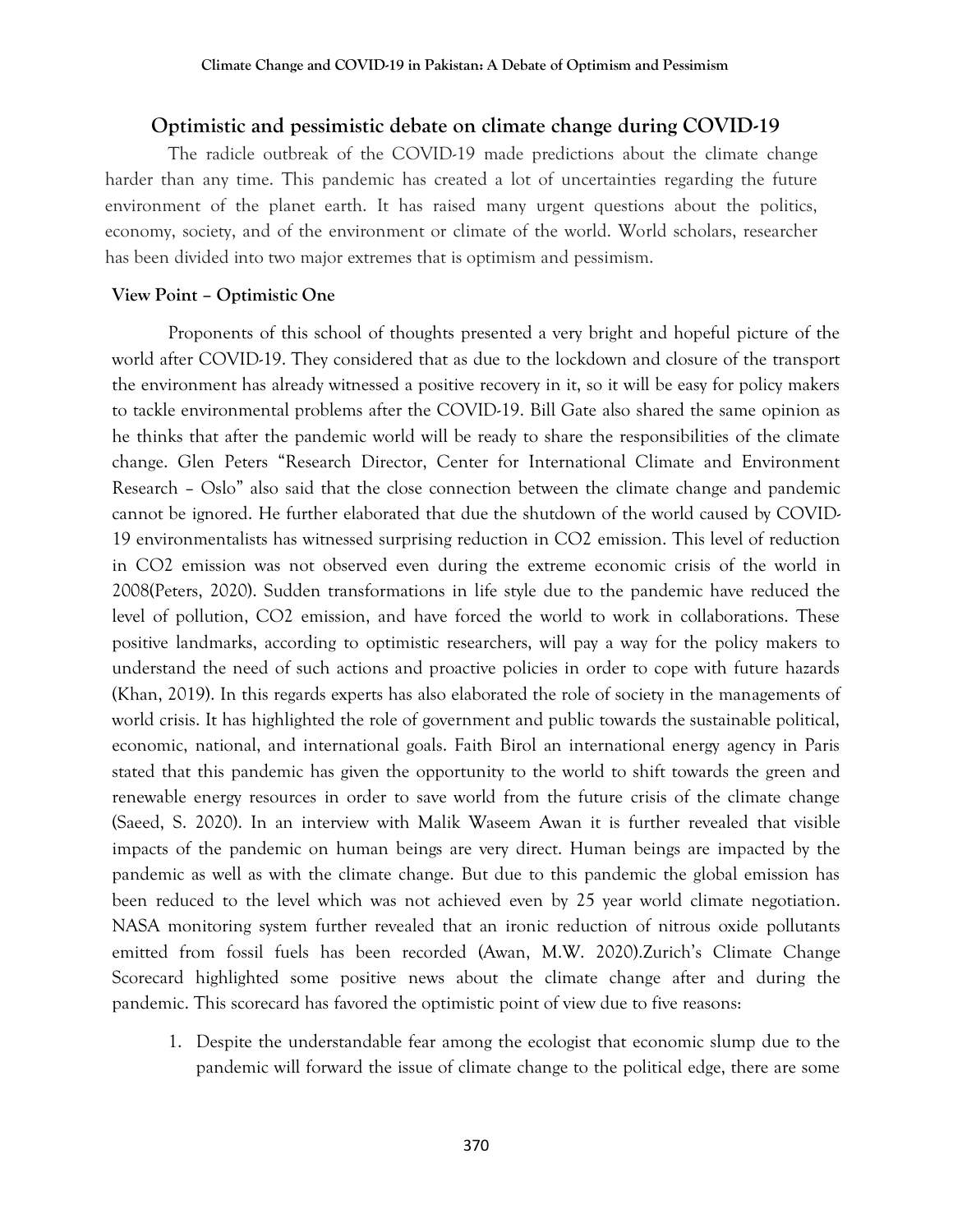encouraging signs because the pandemic has accelerated the growing awareness about climate change in the public.

- 2. The second encouraging sign is focus on the renewable energy sources which is directly linked with the reduction of emission. Use of renewable energy resources was raised up to seven percent in 2020 and eight percent in 2021 year respectively.
- 3. The promotion of electric vehicles by International Energy Agency will become global norm almost by 2030 which will significantly contribute toward the recovery from the damages of climate change.
- 4. The financial incentives to the companies and households working on the reduction of emission of carbon will help in investing the green energy and reducing the climate change impacts.
- 5. Year 2021 has witnessed the governments commitments to the green energy are highly encouraging element for the optimist school of thoughts ("5 reasons to be optimistic", 2021).

### **Viewpoint – Pessimistic One**

Researchers are divided regarding the situation of climate change during and after the pandemic. Pessimistic point of view is also gaining momentum in this regard. Many analysts are warning the world regarding the short lived reduction in emission. Pessimist are of the opinion that there is great chances that climate change will take political leap backward rather than forward after the COVID-19. Public fear and economic crisis due to the pandemic push the governments to take desperate measures to enhance economic prosperity. Due to these crisis people will not be concerned about the future generation or about climate change (Pearce, 2020).It is further revealed in an interview that COVID-19 has hamper policy makers to ambitious measures regarding climate change financing. COVID-19 has not provided any opportunity to tackle climate change but it has made a bad situation worse (Awan, M.W. 2020).

The strained economy of Pakistan has faced a critical setback due to the COVID-19. Assessment reports have shown that the economic loss due to the pandemic is gigantic, it is about 2.5 trillion. Keeping in view the economic problems and impacts of climate change on Pakistan it is clear that there are more chances for Pakistan to fall under the pessimistic point of view. Pakistan hasalready taken into account the reduction of emission in order to secure country along with world from the hazardous impacts of climate change (Khan, 2019). There are greater chances that after the pandemic Pakistan will focus on dwindling economy more than climate change. Nisar Ahmad Sani, Director Operations at PDMA, in his interview with the researcher said that although world has witnessed some positive changes in the climate change due to the lockdown during the pandemic, but we cannot deny that these fruits are not very long lasting (Sani, N.A. 2020).This global health emergency is increasing the inequalities among nation states. The economic inequalities created by the pandemic will accelerate the global instabilities (Lehne,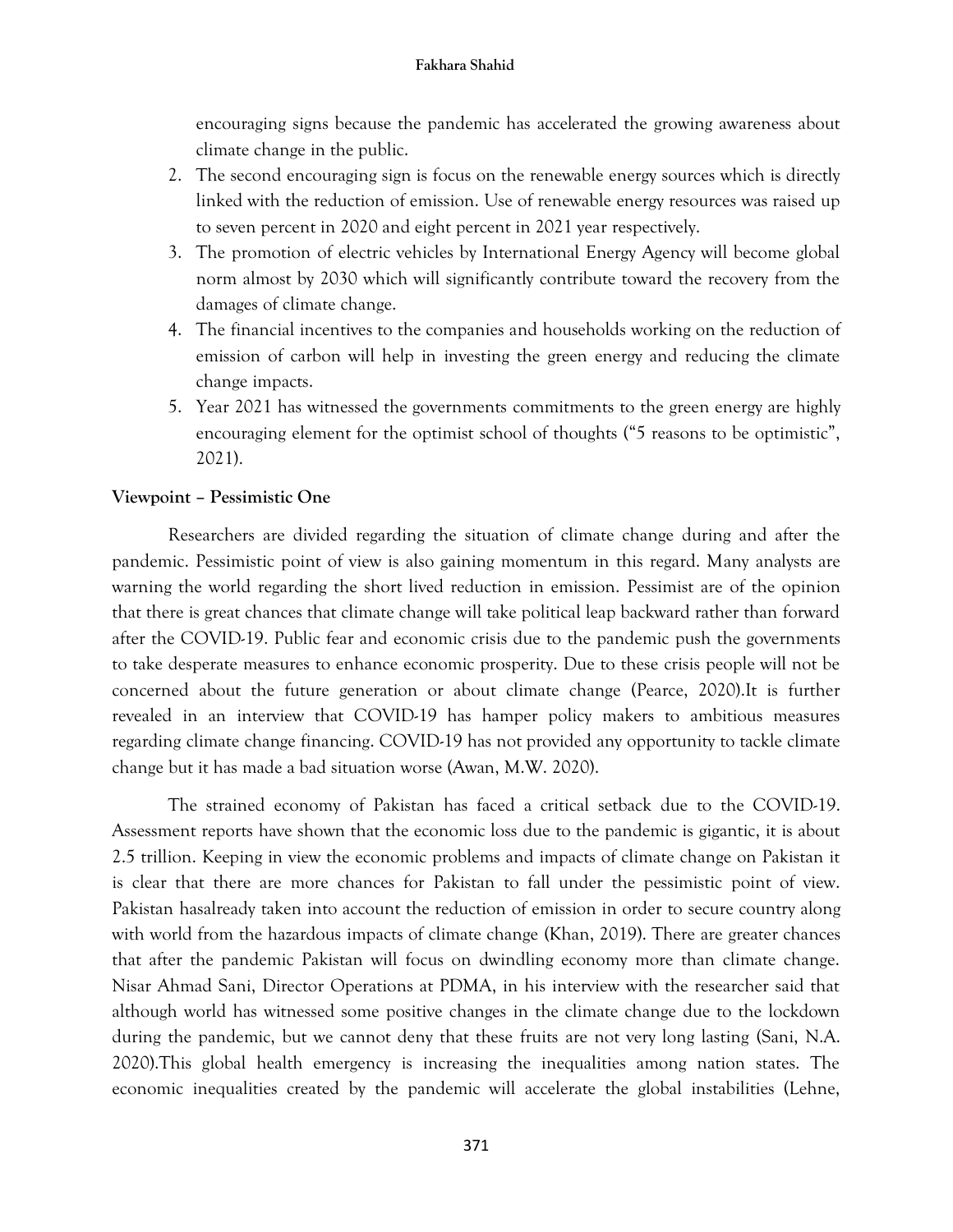2021).COVID-19 along with climate change added more fuel to fire, 2020 year is considered as one of the warmest year among three. WMO report has shown that all the indicators of climate change are continuing. It is further said that negative impacts of the climate change will put a lot of challenges in coming years despite all the mitigation. According to the WMO report world do not have more time to waste because the climate is constantly changing and is impacting the human being and the planet ("Climate change indicators," 2020).

### **Conclusion**

To round of the discussion it has become clear that both climate change and the pandemic have put Pakistan along with other international world in a situation of extreme emergency. In our negligence, Covid-19 has given human beings a wakeup call. Measures which have been taken for Covid-19 are enough to prove that to some extent governments and individuals themselves can play a vital role in fighting against climate change. After ages people have seen clear and blue skies and enjoyed fresh air. But at the same time researchers are divided on the optimistic and pessimistic point of view of climate change and COVID-19. In short, there is some urgency required to fight climate change. Today governments are making policies keeping in mind Covid-19. Similar attention should be given to climate in order to reduce climate disasters.

### **References**

- Ahmed, K. (2020, October 9). *Climate lessons from Covid-19*. Retrieved from DAWN: <https://www.dawn.com/news/1584069>
- Altamimi, A., & Ahmed, A. E. (2020).Climate factors and incidence of Middle East respiratory syndrome coronavirus. *Journal of infection and public health*, *13*(5), 704-708.
- Angélica V. Ospina, A. A. (2017, Fabruary 16). *Facing the Climate Change Conundrum: A pessimist's and an optimist's perspective*. Retrieved from IISD: [https://www.iisd.org/articles/facing-climate](https://www.iisd.org/articles/facing-climate-change-conundrum-pessimists-and-optimists-perspective)[change-conundrum-pessimists-and-optimists-perspective](https://www.iisd.org/articles/facing-climate-change-conundrum-pessimists-and-optimists-perspective)
- Asante, L. A., & Mills, R. O. (2020).Exploring the socio-economic impact of COVID-19 pandemic in marketplaces in urban Ghana. *Africa Spectrum*, *55*(2), 170-181.
- Barouki, R., Kogevinas, M., Audouze, K., Belesova, K., Bergman, A., Birnbaum, L., & HERA-COVID-19 working group. (2021). The COVID-19 pandemic and global environmental change: Emerging research needs. *Environment international*, *146*, 106272.
- Basray, R., Malik, A., Waqar, W., Chaudhry, A., Malik, M. W., Khan, M. A., ...&Ikram, A. (2021). Impact of environmental factors on COVID-19 cases and mortalities in major cities of Pakistan. *Journal of Biosafety and Biosecurity*, *3*(1), 10-16.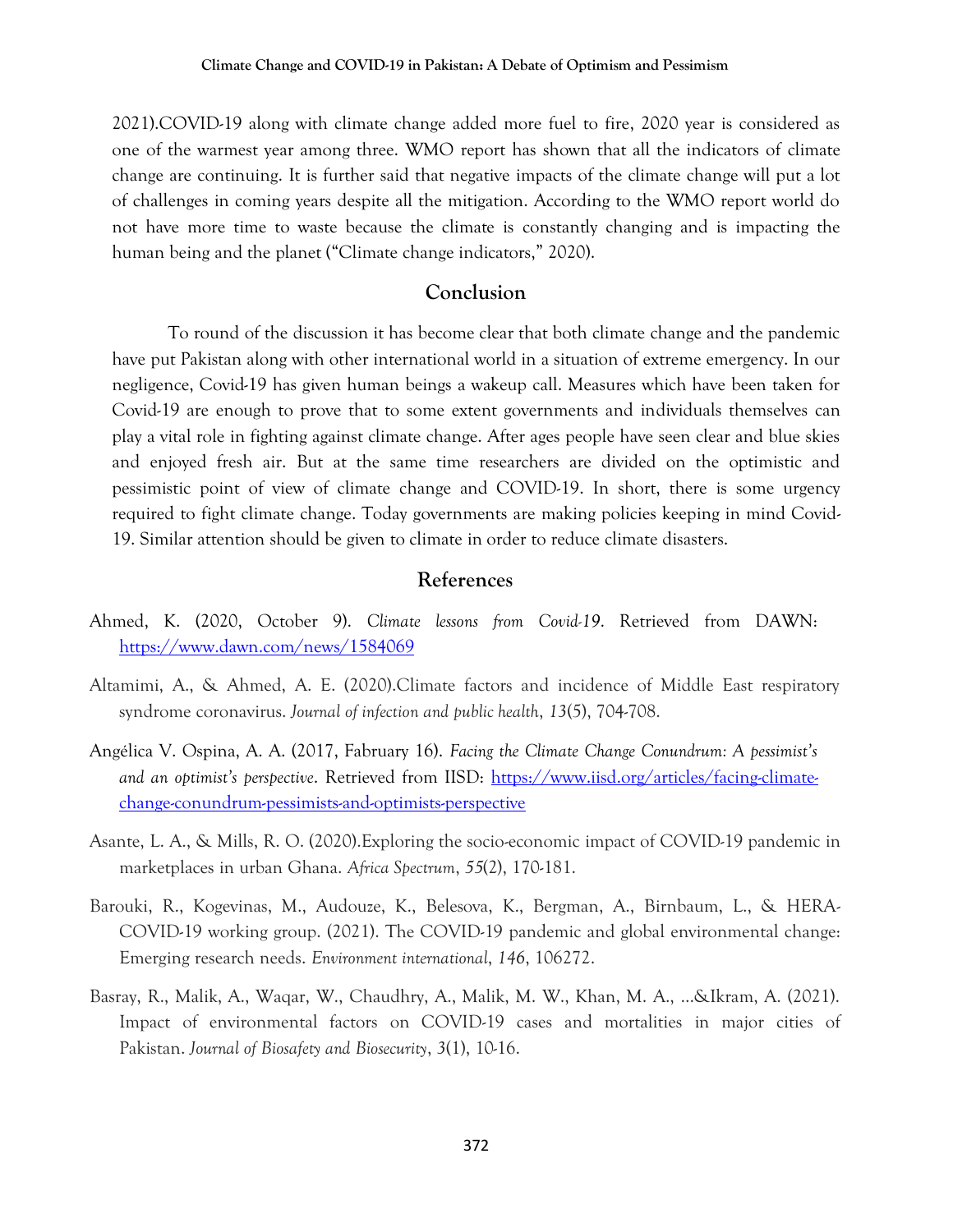- Bhadwal, S., Sharma, G., Gorti, G., &Sen, S. M. (2019). Livelihoods, gender and climate change in the Eastern himalayas. *Environmental Development*, *31*, 68-77.
- Dahiya, S., & Butt, D. (2020).Air Quality before and after national lockdown during Coronavirus disease (COVID-19) outbreak across Pakistan. *Center for Research on Energy and Clean Air. https://energyandcleanair. org/air-quality-before-and-afternational-lockdown-during-coronavirus-disease-COVID-19-outbreak-across-pakistan*.
- Damani, A. (2020). COVID-19 & Climate Change. *Sushruta Journal of Health Policy & Opinion*, *13*(2).
- Fuentes, R., Galeotti, M., Lanza, A., &Manzano, B. (2020). COVID-19 and climate change: a tale of two global problems. *Sustainability*, *12*(20), 8560.
- Hepburn, C., O'Callaghan, B., Stern, N., Stiglitz, J., &Zenghelis, D. (2020). Will COVID-19 fiscal recovery packages accelerate or retard progress on climate change? *Oxford Review of Economic Policy*, *36*(Supplement\_1), S359-S381
- Hsieh, H. F., & Shannon, S. E. (2005). Three approaches to qualitative content analysis. *Qualitative health research*, *15*(9), 1277-1288.
- Khan, M. A. ( 2021, February 12). *How Pakistan is aiming for a green recovery from the pandemic*. Retrieved from World Economic Forum: [https://www.weforum.org/agenda/2021/02/pakistan](https://www.weforum.org/agenda/2021/02/pakistan-green-recovery/)[green-recovery/](https://www.weforum.org/agenda/2021/02/pakistan-green-recovery/)
- Khan, R., Kumar, K. R., & Zhao, T. (2021). The Impact of Lockdown on Air Quality in Pakistan during the COVID-19 Pandemic Inferred from the Multi-sensor Remote Sensed Data. *Aerosol and Air Quality Research*, *21*, 0-1.
- Khan, Y. A. (2021, May 20). Covid 19 pandemic and its impact on the enviroment:the case of the major cities in Pakistan. Enviromental Science and Pollution Research.
- Kolinjivadi, V. (2020). The coronavirus outbreak is part of the climate change crisis. *aljazeera. com*.
- Kumar, A., Malla, M. A., &Dubey, A. (2020). With corona outbreak: nature started hitting the reset button globally. *Frontiers in Public Health*, *8*.
- Pakistan economic survey, (2021).
- Pearce, F. (2020)."After the Coronavirus, Two Sharply Divergent Paths on Climate" Yale school of forestry and environmental studies.Retrieved fro[mhttps://e360.yale.edu/features/after-the](https://e360.yale.edu/features/after-the-coronavirus-two-sharply-divergent-paths-on-climate)[coronavirus-two-sharply-divergent-paths-on-climate.](https://e360.yale.edu/features/after-the-coronavirus-two-sharply-divergent-paths-on-climate)
- Sharma, S., Zhang, M., Gao, J., Zhang, H., & Kota, S. H. (2020). Effect of restricted emissions during COVID-19 on air quality in India. Science *of the Total Environment*, *728*, 138878.